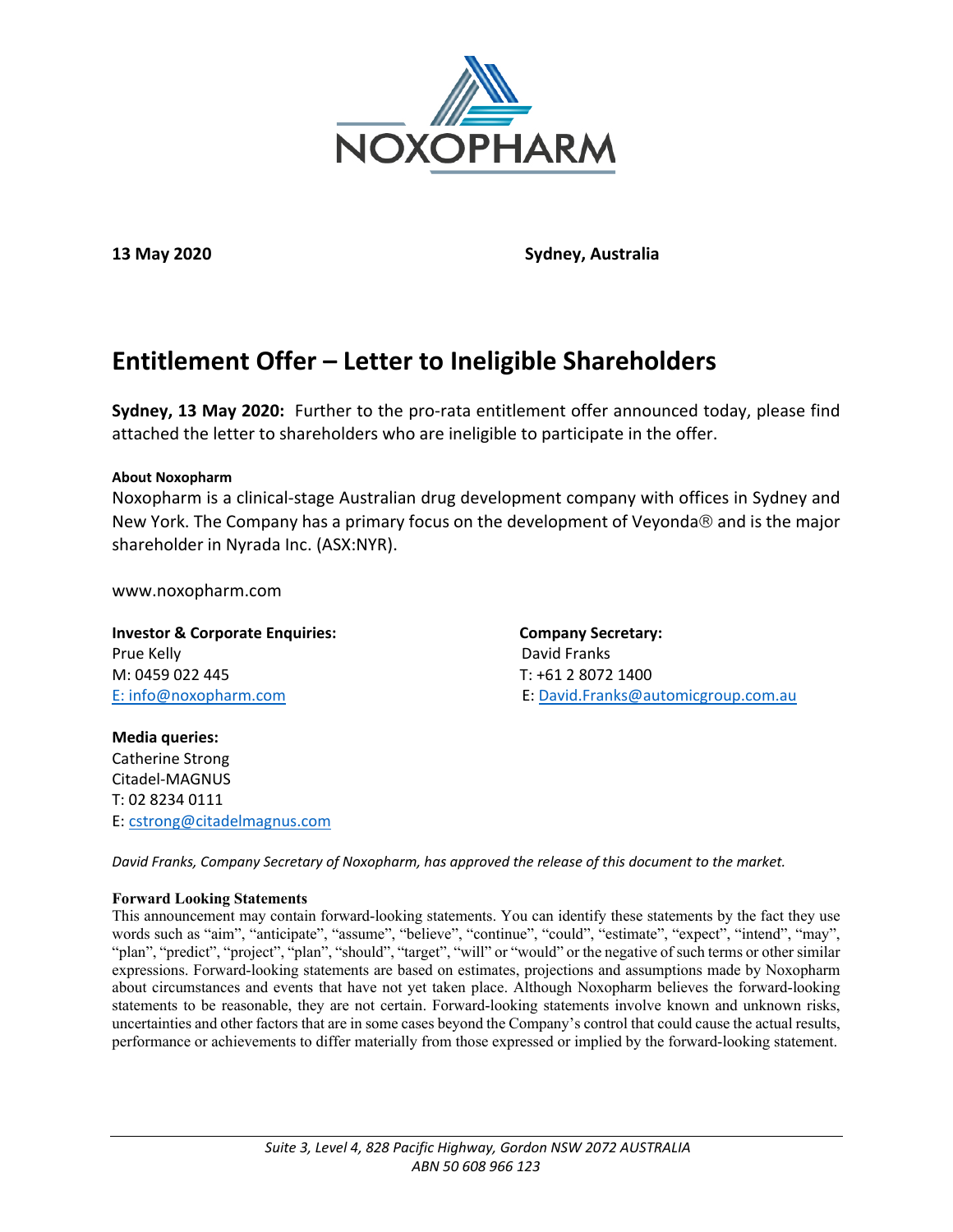

13 May 2020

Dear Shareholder

### **NON-RENOUNCEABLE PRO-RATA ENTITLEMENTS ISSUE**

Noxopharm (ASX: NOX) today announced it will undertake a 1 for 2.5 fully underwritten, pro-rata entitlement offer ("Entitlement Offer") of new fully paid ordinary shares in the Company ("New Shares") at an Offer Price of \$0.13 cents per share to raise up to \$7.9 million in new equity, with participating shareholders to receive 1 new \$0.30, 3 year Option for every 3 new Shares purchased.

Canaccord Genuity (Australia) Limited is Lead Manager and Underwriter to the Entitlement Offer.

#### **Use of Funds**

The Company will use the funds primarily for its ongoing oncology programs, but with a growing investment in its recently-recognised opportunity in the treatment of septic shock, particularly as it applies to infection with the SARS-CoV-2 and influenza viruses.

Other than meeting working capital costs of the Company and the costs of the Offer, funding will be applied to:

- preparation for commencement in early 2021 of the DARRT-2 Phase 2b clinical trial of Veyonda® in late stage prostate cancer patients;
- completion of the Company's LuPIN Phase 2 trial, currently in its final stages; and
- initiation of a study in the U.S. and other territories testing the ability of Veyonda® to block the development of septic shock syndrome in patients with COVID-19.

The Offer has been made to all shareholders who are registered with the Company's share registry as at 7.00pm (Sydney time) on 20 May 2020 **and who have a registered address in Australia or New Zealand.** 

As it is not practicable for the Company to comply with the securities laws of most overseas jurisdictions in which shareholders are located, having regard to:

- the number of overseas shareholders:
- the number and value of New Shares that these shareholders would be offered; and
- the cost of complying with regulatory requirements in each relevant jurisdiction,

the Offer is not being extended, and New Shares and New Options are not being offered and will not be issued, to any shareholders of the Company with a registered address which is outside Australia or New Zealand, unless a formal offer has been separately made to those Shareholders, in accordance with the legislation and regulations within such jurisdiction.